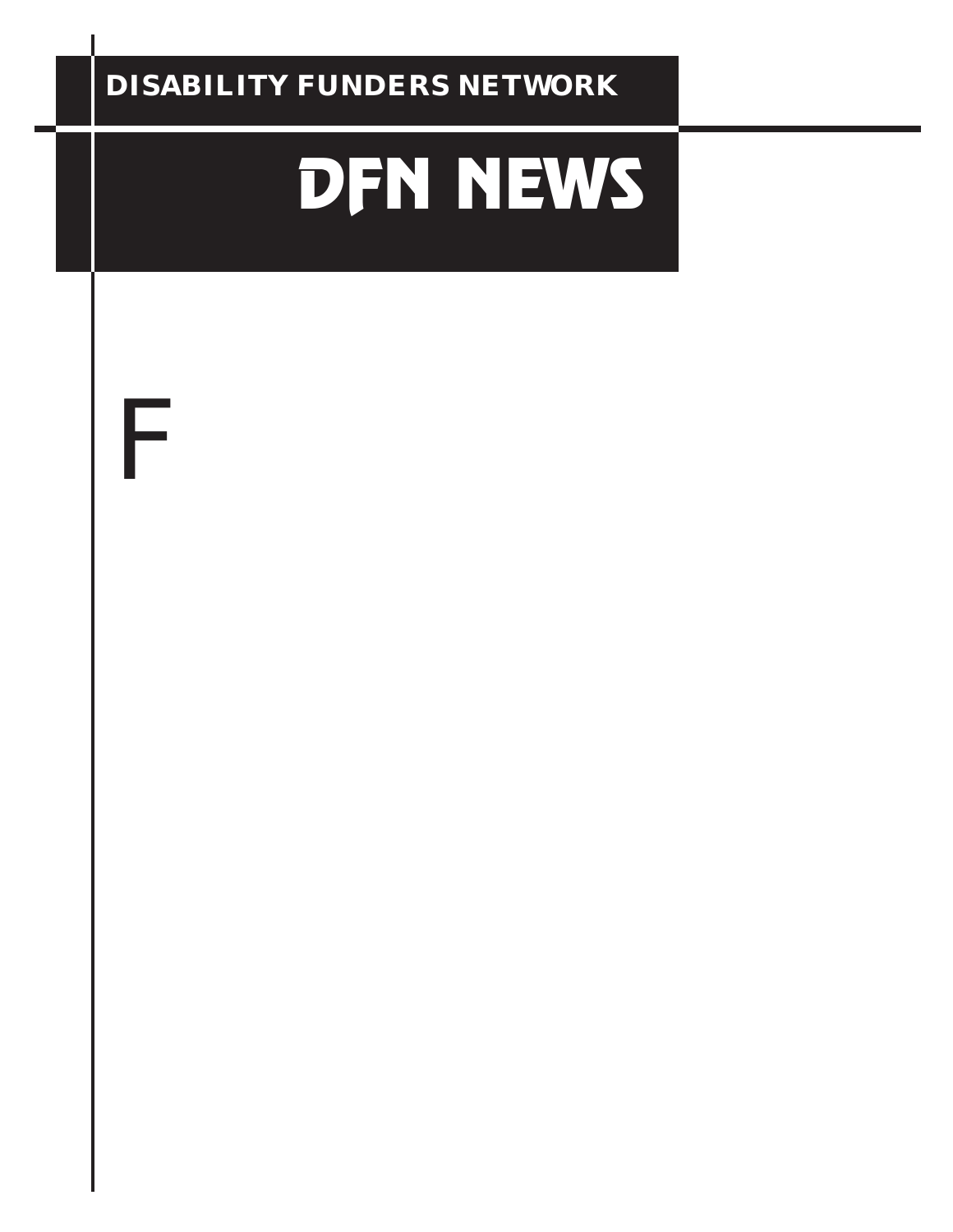#### The Disability Funders Network

#### California Projects In Full Swing

hanks to grants from The California Endowment,  $\overline{D}$ FN is conducting two M initiatives that will not only provide direct information and assistance to funders and grantseekers in California, but will also create the basis for similar projects

*Executive Director*

*Consultant*

*Accountant*

*Mitsubishi Electric America Foundation*

*NEC Foundation of America*

*Puerto Rico Community Foundation, Inc.*

*Blanche Fischer Foundation*

*J.P. Morgan & Co. Incorporated*

*Green Oaks Mental Health Foundation*

*The Chicago Community Trust*

*ELA Foundation*

*American Express Foundation*

*ELA Foundation*

*Kate and Richard Wolters Foundation*

*Hawai'i Community Foundation*

*Newsletter Editor*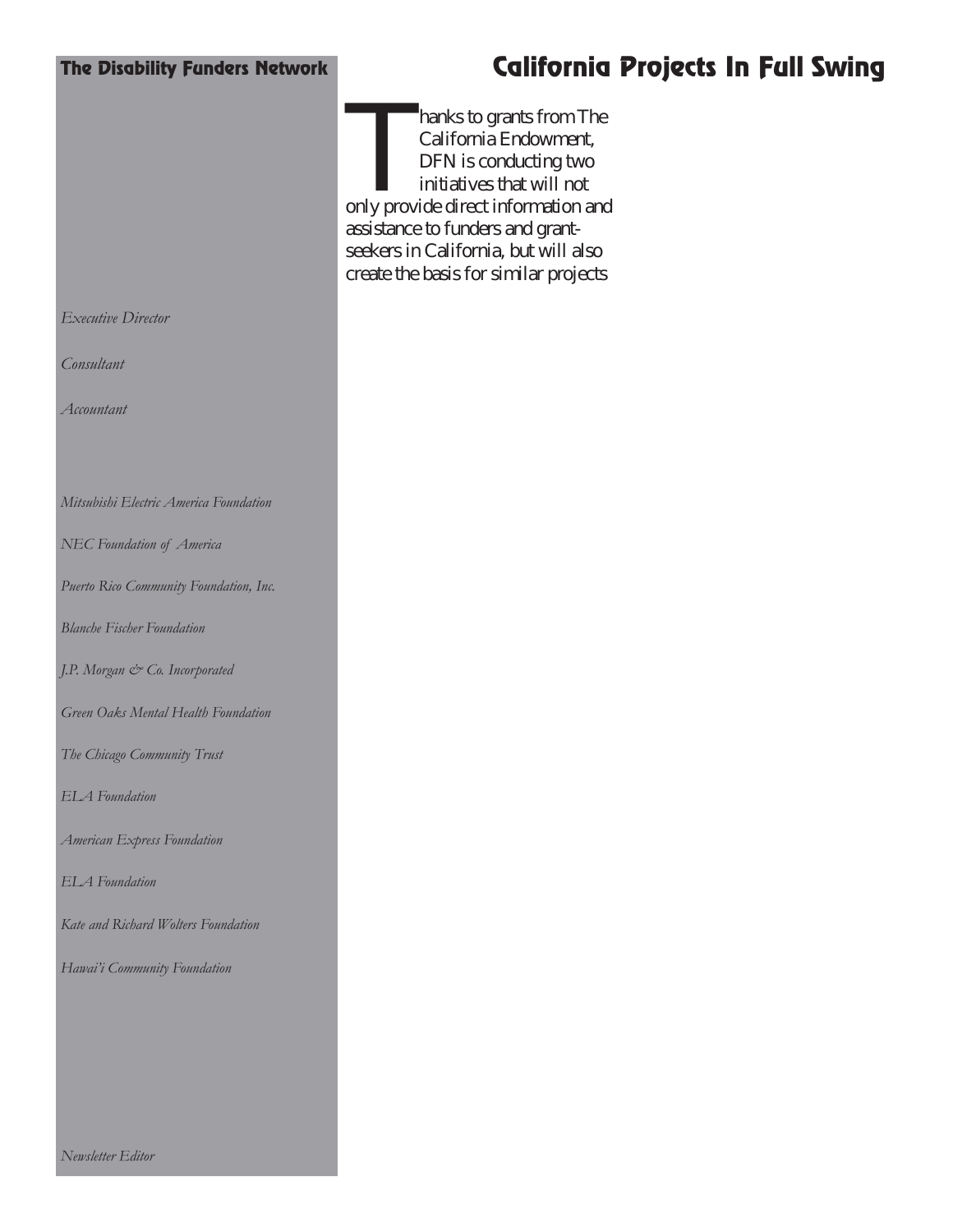# **The Director's Corner**

#### by Jeanne Argoff, Ph.D. Executive Director, Disability Funders Network

A bridge between the disability community and organized philanthropy

A bri 've just returned from The Council on Foundations' Fall Conference for community foundations. I was unable to attend one of the luncheon plenaries and was dismayed to discover afterwards that I had missed a talk that was so wonderful the speaker received a standing ovation. The speaker was a designer who was recently recognized by

*Magazine* as a "Hero for the Planet" for his work in sustainable development. He and his firm practice "ecologically, socially and economically intelligent architecture and community design."

I eagerly listened to the tape and agreed that

it was, indeed, a wonderful speech full of important and moving ideas about designing for all creatures on the planet and for future generations. But, I was dismayed yet again when I heard not one word about universal design -- a principle known to many in the disability community and referring to the importance of designing for all people with the full spectrum of functional abilities and limitations.

**Disability issues are everyone's issues, because they crosscut every dimension of our social and physical environment.**

 Since I was not at the speech in person, I could not ask if the speaker did any work in universal design - hopefully he does. The point, though -- and many of you will know where I'm going before you read these words -- is that the concept of universal design should have been an integral part of a design-focused talk that was otherwise as wide-ranging and far-seeing as this was. There was mention of native peoples and of animals, but he did not mention people with disabilities or the design concepts that enable them to operate freely within the built environment.

 I have considered deeply whether I am too sensitive, too Johnny-one-note, or even perhaps that I am being unfair. After all, there were many minority group concerns that were not mentioned, and you can't cover

every base every time. But then I thought about how important to everyone the concepts of universal design are -- how everyone benefits from ramps and other features that cover the range of human abilities. And I thought about how significantly common architectural and design features have been barriers over the years, keeping disabled people out of spaces -- physical and cyber -- that others enter easily. And I thought about how often disability concerns are left out of discussions of issues that are as important to the entire planet as the ones this captivating and right-minded speaker was discussing.

 So I apologize if I have done him a disservice by thinking what I've been thinking and saying this in print. I tried to contact him and will continue to do so. When I get him I will signal to him that the fact that his talk was so wonderful made the omission even more glaring. And I hope that the next time he gives this speech it will be more universally designed.

 It is just this type of omission that makes our work

in the disability arena so important. Whether you are a grantmaker or a grantseeker, your efforts raise awareness that disability issues are everyone's issues, because they crosscut every dimension of our social and physical environment. And if we don't raise our voices, even eloquent and enlightened individuals won't get the message.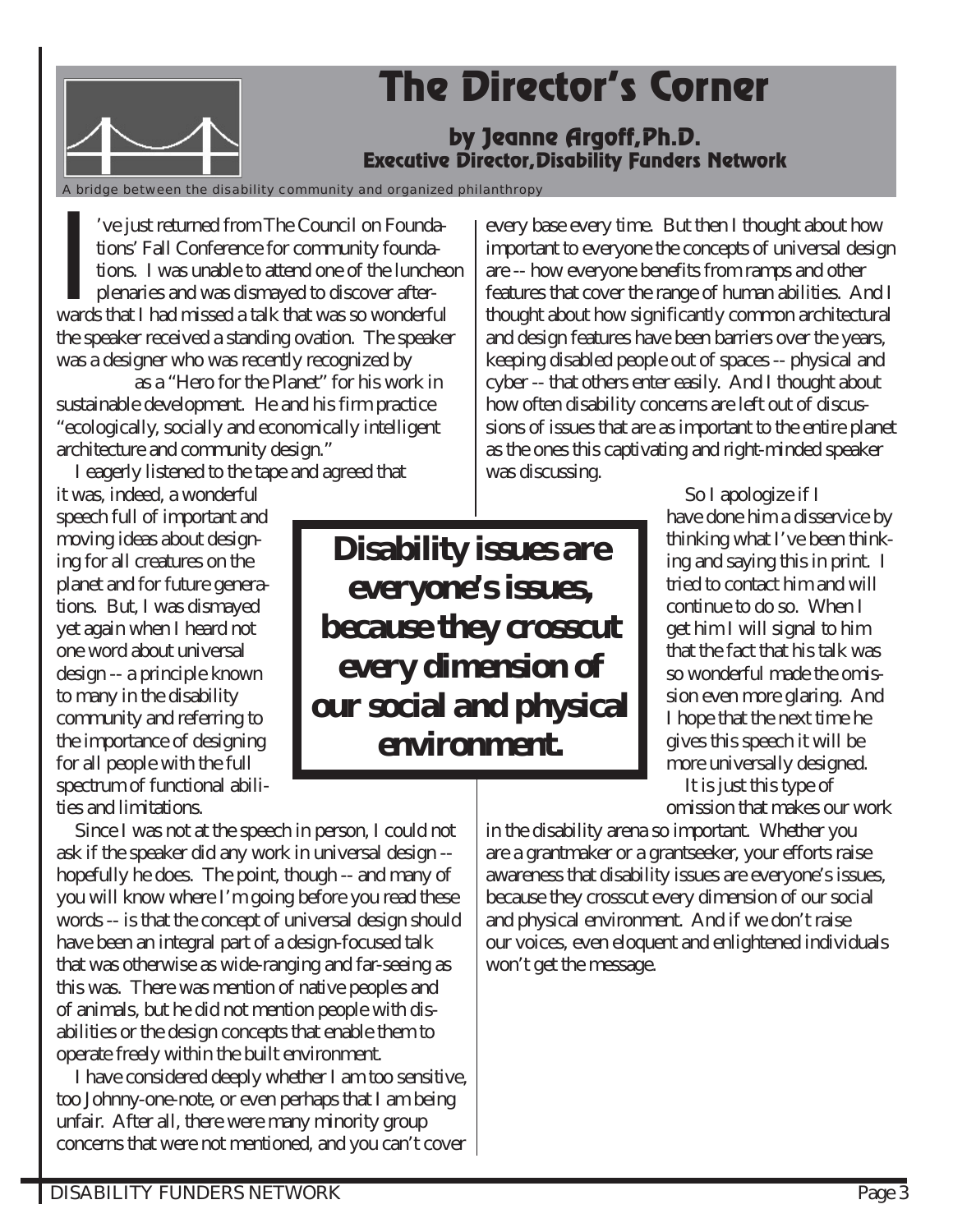n June 17th the Spirit of the ADA Torch arrived<br>in the *San Francisco Bay Area*, birthplace of<br>the independent living movement and home to<br>the first center for independent living. Seventyin the *San Francisco Bay Area*, birthplace of the independent living movement and home to the first center for independent living. Seventyfive torchbearers wearing yellow ADA t-shirts waited in Oakland's Jack London Square for the flame to cross the Bay from its starting point at PacBell Park, home of the Giants. Guest speakers included Judy Heumann, Assistant Secretary of the Office of Special Education and Rehabilitative Services at the U.S. Department of Education, and Mary Lou Breslin, co-founder of Disability Rights Education and Defense Fund (DREDF).

 The True North Foundation supported a local voter registration drive held during the celebration. According to Susan O'Hara, DFN member and True North Trustee, the opportunity to tie the relay to voter registration during an election year was particularly attractive.

 The Torch made its way down to *Los Angeles* on June 19. In Southern California as in other areas of the country, a number of related events took place before and after the official Torch Relay activities. One was the celebration in *Pasadena* on July 21st and 22nd, where the City and the Accessibility and Disability Commission celebrated with festivities in Central Park and Victory Park. The centerpiece of the event was a Walk of Progress sponsored by the ELA Foundation, one of DFN's founding members. The Walk featured photos and displays showing the progress and the challenges of ADA compliance in Pasadena over the past ten years.

 The theme of the *Chicago* celebration was "ADA and the Everyday." Marca Bristo, chair of the National Council on Disability and executive director of Access Living of Chicago (one of the first independent living centers), spoke to an audience of over 40,000 fans gathered at Wrigley Field for the White Sox vs. Chicago Cub's game. Bristo noted the city's long history of disability rights activities and emphasized that the ADA makes it possible for people with disabilities to participate in the daily life of their communities and cited public transportation as just one example. She asked the crowd at Wrigley Field to join the disability community in making the promise of the ADA a reality, characterizing that promise as "independence not dependence; empowerment not paternalism; and inclusion not exclusion." A community celebration at Jackson Field after the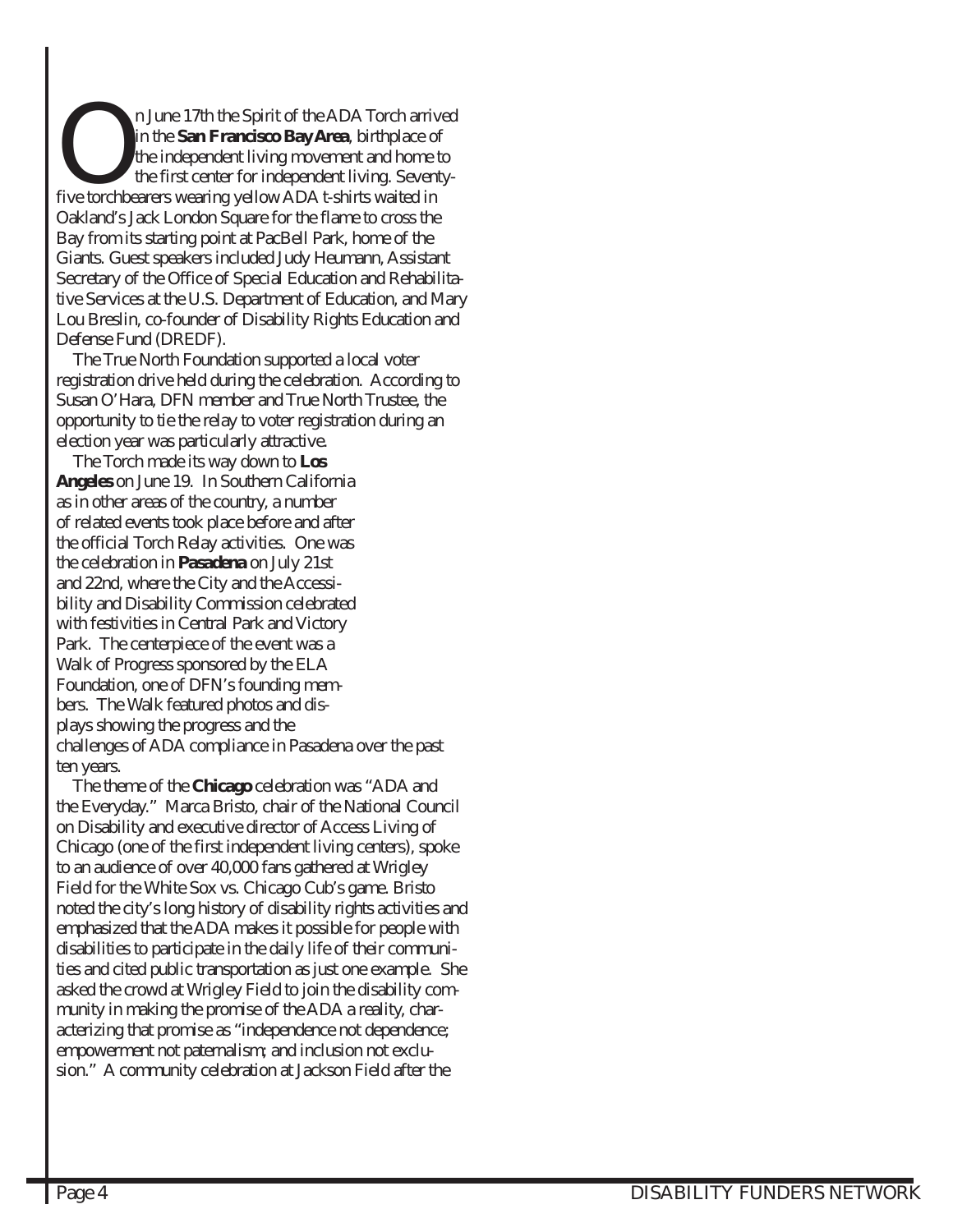# **NEWS FLASH**

# PRESIDENT CLINTON ANNOUNCES DIGITAL DIVIDE INITIATIVES

FOR PEOPLE WITH DISABILITIES<br>
n September 21, President Clinton<br>
announced a series of public and private<br>
initiatives to create "digital opportunity"<br>
for people with disabilities. Among the announced a series of public and private initiatives to create "digital opportunity" for people with disabilities. Among the wide ranging set of initiatives were:

w A blue-ribbon commission funded by the C.S. Mott Foundation (Flint, MI) to address the problem of affordability of information technologies and integration of accessibility and usability into academic curricula and university services.

• Pledges from over 45 high-tech CEOs to adopt corporate-wide "best practices" on accessibility and from 25 of the nation's top research universities to expand research and education on accessibility;

Medicaid coverage of assistive technology;

• \$9 million in grants from Americorps to support volunteers who will train people with disabilities in the use of information technology;

• \$16 million in grants from the Department of Education to promote accessible information technology, and \$1.8 million for an initiative to develop standards for accessible online learning;

 $\triangle$  A business incubator with an emphasis on the needs of entrepreneurs with disabilities to be created by Microsoft, Community Options and other partners.

#### $\bullet$  The creation of a task force to examine Medicare/

## Sharing the Wealth Summit Lists Philanthropy's Challenges

eanne Argoff, executive director of The Disability Funders

J Network, was among more than 100 policy makers

 $\binom{mpr}{l}$   $\binom{M \cup N \cup N \cup E \cup S \cup T \cup A}{l}$ 

and leaders from the philanthropic world to share ideas with a national audience on the challenges facing charitable giving and to build action steps to confront those challenges.

 This by-invitation-only summit gathered many of the best thinkers from the world of philanthropy, academia, government, nonprofits, financial institutions, foundations and religious organization to be a catalyst for positive change.

 Youth in philanthropy, e-philanthropy, venture philanthropy, and inclusiveness in philanthropy were

among the many topics discussed during this very hands-on summit.

 The Sharing the Wealth summit was held in St. Paul, Minnesota on September 7-8, 2000. It was produced by Minnesota Public Radio's Sound Money personal finance program and the MPR Civic

Journalism Initiative. The summit PUBLIC RADIO results are being

amplified nationwide on the radio,

Internet, and in print. A one-hour radio special is being produced by Minnesota Public Radio for a national release in November.

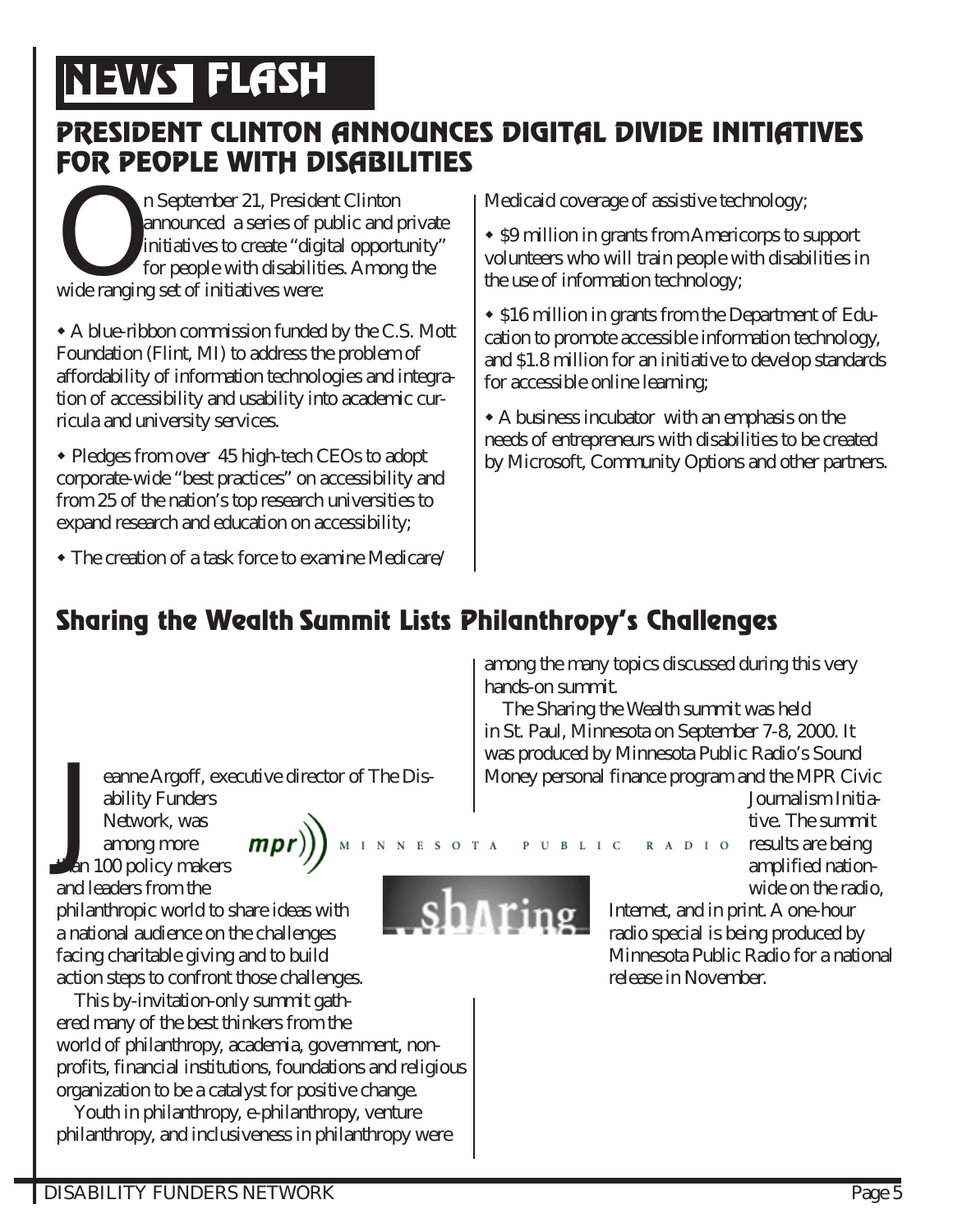# Helping Foundations Take a Leadership Role in a New Legislative

Initiative Addressing Barriers to Work and Healthcare<br>
San Francisco last June launched the new<br>
DFN/GIH project to define the role of foun-<br>
Mations in working with state and federal<br>
Mations in working with state and fed San Francisco last June launched the new DFN/GIH project to define the role of foundations in working with state and federal agencies to expand access to employment and healthcare for Californians with disabilities. Dr. Susan Daniels, Deputy Commissioner for the Office of Disability and Income Security Programs at the Social Security Administration, attended both meetings to emphasize the significance of the problem and raise awareness of the potential impact foundations can have on this issue.

 The workshops brought grantmakers together with federal and state officials, grassroots advocates and subject matter experts to look at how foundation involvement could enhance California's response to the

opportunities presented by groundbreaking federal legislation that addresses barriers to healthcare and employment for people with disabilities. Characterizing the problem for the workshop participants, Dr. Daniels pointed out that it takes

place in an economy that has never been better: unemployment is at its lowest, and welfare reform is putting more and more people into the workplace -- which is where most people obtain access to health insurance.

 Yet, for one group in our society, Dr. Daniels continued, lack of access to healthcare is a tremendous barrier to employment. People with significant disabilities are often excluded from private insurance and frequently have healthcare needs that only Medicaid or Medicare can support. But to get this public insurance coverage, they must declare themselves "unable to work." For these people, the systems governing health and employment are in conflict.

 New legislation, the Ticket to Work and Work Incentives Improvement Act, has the potential to resolve the conflict by providing millions of disabled Americans with expanded choice in employment services and offering states the option of allowing them to work and still carry public insurance by "buying-in" to Medicaid or extending their Medicare coverage. Importantly, however, many of the healthcare and employment access provisions of the new legislation are options only; and state officials and advocates seeking to implement the act on a state level are discovering that private sector partnerships are essential for unlocking the vast potential of the new law.

 Other workshop speakers -- Brenda Premo, Director of the Center for Disability Issues and the Health Pro-

fessions and past Director of Vocational Education for California, and Bryon MacDonald, Coordinator of the California Work Group on Work Incentives and Health Care -- provided information about the grassroots advocacy movement behind the legislation and the context for

continued state-level action.

 Workshop participants developed an initial list of roles foundations can play in the ongoing systems change signaled by the new legislation -- from funding projects demonstrating creative health insurance packages combining public and private insurance to forging connections with such existing mechanisms as community development financial institutions and community development corporations.

 DFN and GIH will release a report of the proceedings and a list of initial follow-up activities in October.

#### Survey Will Explore Communication Gaps Between Funders and Disability Groups

The State of State of State of State of State of State of State of State of State of State of State of State of State of State of State of State of State of State of State of State of State of State of State of State of St mendable job of collecting data about the dollar amounts, topic areas and recipients of disability grants, many experienced grantseekers and a growing number of grantmakers in the field have voiced the need for additional information. In par-

lekfbꀀ- oPin Sوrf%ity lliГ㘓䱕disabilgtioqabout 猐ЀûѐԠ׀ЀûӰMрԐѰM and ]MѷㄐѰMҀՐMҐÒѐԐհՠ࿀րӴ撀ՐûҀĐҀӰѰM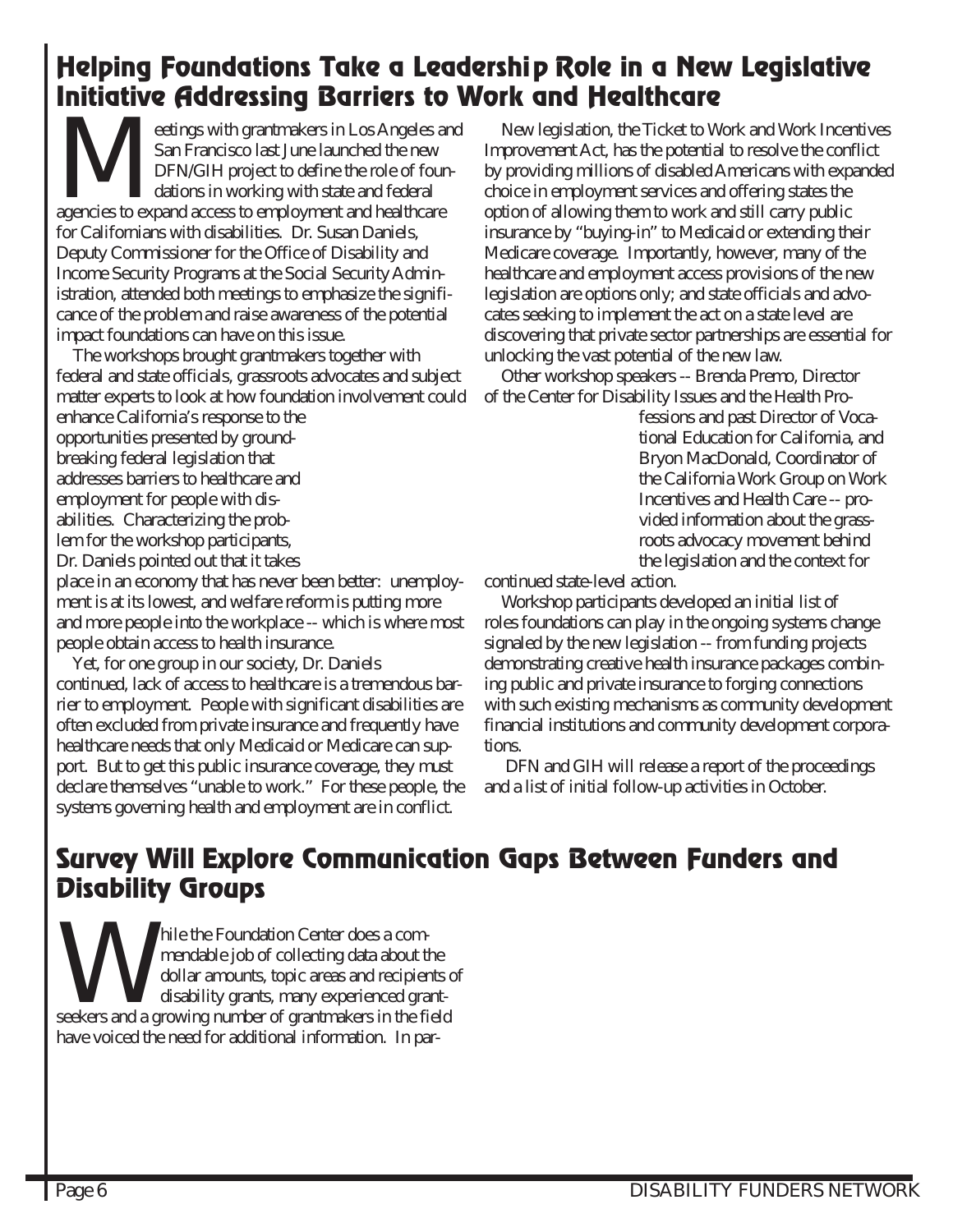## NEW MEMBER PROFILE: MICROSOFT'S ACCESSIBILITY GIVING

The Microsoft Corporation's Accessible Technol-<br>ogy Group (ATG) joined DFN last May. Since<br>that time, the corporation has been a visible pres<br>ence as a disability funder. The company was ogy Group (ATG) joined DFN last May. Since that time, the corporation has been a visible presence as a disability funder. The company was a national sponsor of the Spirit of the ADA Torch Relay and the gala that capped the Washington, DC celebration

(see article on p. 1). Recently, the firm made headlines for its support of the President's digital divide and technology initiatives for people with disabilities (page 5), with its support of the technology business incubator.

 While the ATG has been dedicated to accessible technology solutions for the past 12 years, Microsoft made a further commitment to ensuring that people with disabilities have equal access to

technology in 1999 by inaugurating a national grants program designed to support innovative solutions to the specific technology needs of individuals with the full spectrum of disabilities. In its first two years, the program has funded a series of initiatives, including research grants focused on increasing personal computer accessibility and support for programs that use computer technology to increase employment opportunities.

# Microsoft cessibility

commitment to accessibility by providing grants and software donations to expand access to technology in order to enhance learning and communication in disadvantaged communities, including the disability community. Over the past three years, field offices have supported twenty organizations serving individ-

Microsoft's U.S. field offices also support the company's

uals with disabilities. Some of those organizations are the MBF Center, Philadelphia; Work, Inc., Boston; Hearing Impaired Press (HiP), Alameda, CA.; Touch the Future, Atlanta; and Carolina Computer Access Center, Charlotte.

 The company's continued focus on accessibility is the result of internal collaboration between its Accessible Technology Group and its Community Affairs Department, which oversees

Microsoft's Giving Program. The collaboration has created a distinctive program that reflects a marriage between the objectives of the company-wide national philanthropic program and the disability focus of the Accessible Technology Group.

 Microsoft's Giving Program is guided by three objectives: 1) to help bring the benefits of information technology to under-served people and communities; 2)

#### to provide support to organizations in communities where Microsoft employees live and work; and 3) to support Microsoft employees who take an active role in their communities by volunteering and/or by donating to organizations through the company's matching gift programs.

 The marriage between Microsoft's Community Affairs and the Accessible Technology Group has created a program aimed at "leveling the playing field by making sure that people with disabilities -- one of the most under-served communities, both here and abroad -- has access to the benefits of computer technology," said Bruce Brooks, Director of Community Affairs.

#### NEW MEMBERS!

Access Living Chicago, IL

AAPD (American Association of People with Disabilities) Washington, DC

ARC of the Capital Area Austin, TX

California Foundation for Independent Living Centers Sacramento, CA

Consumer Health Foundation Washington, DC

CVE, Inc. San Francisco, CA

Greater Waltham Association for Retarded Citizens, Inc. Waltham, MA

#### Jasper County Support Services Joplin, MO

Lavelle Fund for the Blind New York, NY

Microsoft Corporation Redmond, WA

Tracey Murray Atlanta, GA

Outdoor Explorations Medford, MA

Pennington Associates Arlington, MA

Rainbows United, Inc. Creve Coeur, MO

Arthur B. Schultz Foundation Incline Village, NV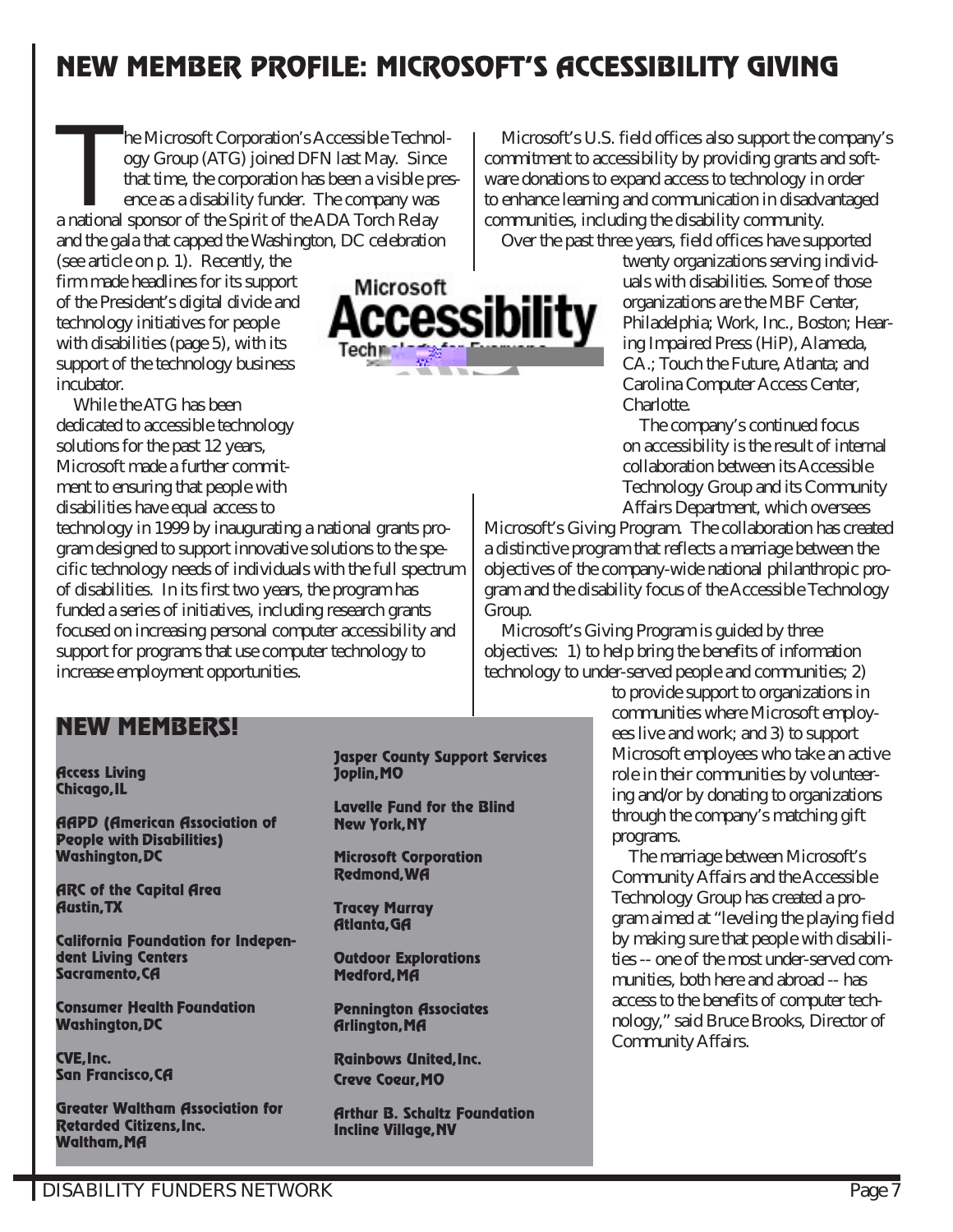# CONFERENCES MEETINGS

## Boston (October 25, 2000, 8:30 - 1:00)

DFN will be a featured presenter at the Community Matters Roundtable on Disability Issues sponsored by The Boston Foundation, The Boston Globe Foundation, and the Massachusetts Rehabilitation Commission. The roundtable will provide an opportunity for the disability community, service providers and private funders to come together for an open exchange of information. The goal of the half-day meeting is to communicate the needs and concerns of the disability community and to clarify both the availability of and access to private funding to help in meeting those

needs. DFN Executive Director Jeanne Argoff will talk about national trends in disability grantmaking and will highlight projects funded by DFN members and some of the cutting-edge approaches to funding in the area taken by our members. Other speakers at the half-day conference are Commissioner Elmer Bartels, Massachusetts Rehabilitation Commission; Sally S. Peabody, President, Associated Grantmakers, Inc.; Robert Wadsworth, Program Director, The Boston Foundation, and Klare Shaw, Executive Director, The Boston Globe Foundation.

# New York City (November 8, 2000, 8:30 - 11:00)

Inclusive education is the topic of a special program on November 8 co-hosted by DFN and the New York Association of Grantmakers (NYRAG). Peter Yarrow of Peter, Paul & Mary will set the stage by talking (and singing!) about the need for schools to become "ridicule-free zones" so that children with disabilities and others who are perceived as "different" can get the full benefits of inclusion without becoming targets for ridicule and exclusion by their classmates. Jill Chaifetz, Executive Director of Advocates for Children of New York will present the history and

# Philadelphia (April 28 - May 2, 2001)

Plans are underway for DFN events at the Council on Foundations' 2001 Annual Conference. DFN designed a session on the Ticket to Work and Work Incentives Improvement Act, which grows out of the California-based project outlined in the article on page 6, and will cosponsor a number of sessions with other affinity groups. Of particular note is the Joint Affinity Group session on

policy implications of the inclusive education movement and discuss local efforts to reform the City's public education system, which lags woefully behind the national norm. James Billy, Executive Director of the Harlem Independent Living Center, will complete the non-profit panel by talking about the importance of transition from school to work. Grantmakers Irfan Hasan of the New York Community Trust and Jacqueline Elias of J.P. Morgan will provide the funders' perspective and facilitate an active interchange with the audience.

board and staff diversity and a session on aging in a diverse society designed by Grantmakers in Aging. DFN will also hold its yearly business meeting at the conference site on April 30 and will participate in the planning of the firstever joint event involving all of the 36 affinity groups under the Council's umbrella. Look for more information about all of these events in upcoming issues of

# **ANNOUNCEMENTS**

ainstream, one of DFN's<br>non-profit members base<br>Washington, DC, will hol<br>third annual Walk-a-thon non-profit members based in Washington, DC, will hold its third annual Walk-a-thon on Sunday, October 15 from 1:00 p.m. to 4:00 in Sligo Creek Park, beginning at Maple Avenue across from Adventist Hospital. Held during October, Disability Awareness Month, the Walk-a-thon celebrates families with disabilities. The walk is on a level,



paved two-mile course and is fully accessible. All people with disabilities are encouraged to participate. Entrance fee is \$10 and participants are encouraged to secure sponsors. Each participant will receive a Walka-thon 2000 T-shirt. For more information call 301\891-8777, info@mainstreaminc.org, or go to Mainstream's web site at www.mainstreaminc.org.